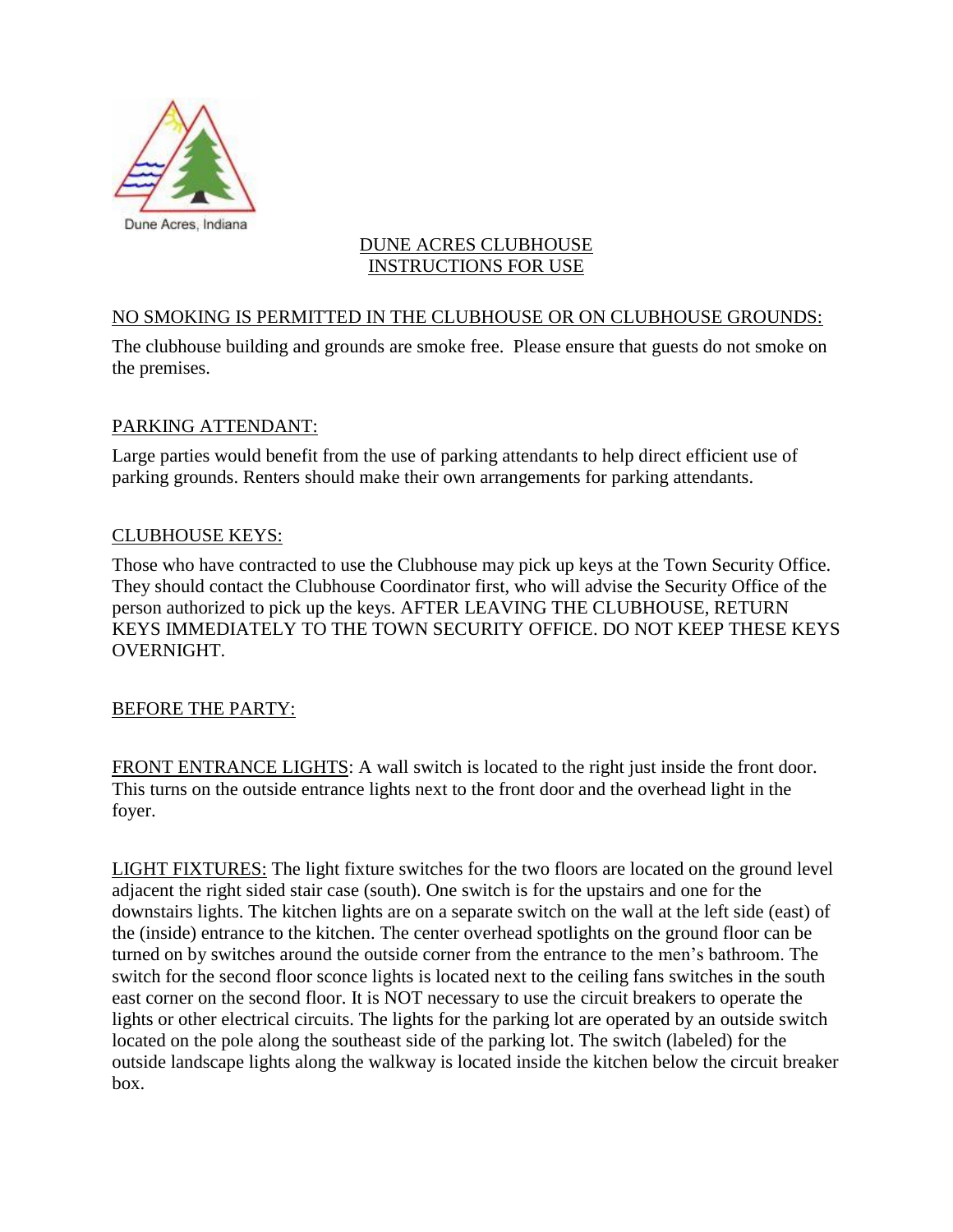# CEILING FANS ON 2ND FLOOR

The control switches for the fans are located on the  $2<sup>nd</sup>$  floor on the wall near the southeast corner facing the main room. (Hint: the lake is north)

HEAT: Thermostats are located only on the ground floor in the ladies restroom (controls both floors on the west side of building) and on the post adjacent the patio doors in the north east corner of the ground floor (controls east side of both floors). If heat is needed, set thermostats between 65-70 degrees. Both thermostats must be turned up for proper circulation of heat. At end of event RETURN THERMOSTAT TO 50 DEGREES. The Clubhouse does not have air conditioning.

FIREPLACES: If you wish to have fires in the fireplaces, prior permission from the Fire Commissioner is required. Please ensure dampers are open…..test draw first with a match before lighting any fire. There are five fireplaces that work, but no more than two are allowed to be used at any one time. The two fireplaces facing each other on the ground and second floors as well as the second floor fireplace at the far north end (facing Lake Michigan) are usable. The fires must be controlled. You must supply your own wood. Please ensure fires are completely out before leaving the building. If you use fireplaces, it is YOUR RESPONSIBILITY to clean them out. See "After the Party- General Cleanup" section for additional information.

FOLDING CHAIRS AND TABLES: These are stored in the second floor south storage room. Chairs are hanging on racks and must be replaced there after use. DO NOT ROLL RACKS out of storage room when setting up tables and chairs, as the racks will damage the wood floors. Tables should be carried and NOT DRAGGED when being set up or replaced in storage.

DISHES, GLASSES SILVERWARE, ETC.: Check to see if any need to be washed before use. If so, follow directions on dishwasher--additional directions are on poster against the wall above dishwasher. There are glasses, dishes, and silverware for 150 people.

TABLE LINENS: Tablecloths in a variety of patterns and sizes are available. Some are hanging in the pantry closet. Others are in large plastic tubs in shelves across from the dumb waiter. If tablecloths are used they must be washed, ironed, and promptly returned to the Clubhouse. (See Inventory Sheet) There are dishcloths, oven mitts, and cloths to be used when draining the racks of dishes from the dishwasher. If used these must be washed and returned to the Clubhouse--or, to avoid a trip to the Clubhouse to return these items, you may wish to provide your own. A suggestion: You may provide your own terry beach towels for draining dishwasher racks on stainless table.

FOOD WARMER: Instructions for use are on laminated sheet on side of warmer.

HOT WATER HEATER: The hot water heater is gas-fired and turned on by an electrical switch on the wall above and to the left of the water heater. A small indicator light next to the switch will glow red when "ON". It is best to turn on the hot water heater at least 1 hour before needed.

COFFEE POTS: There are four electric coffee pots: two 100 cup, one 50 cup, and one 35 cup. (Suggested amount of coffee to use – for 35 cups use 2 cups coffee grounds, for 50 cups use 3 cups or 12 oz., for 100 cups use 6 cups of grounds. 5 cups of grounds  $= 16$  oz.) There are two clean buckets in the kitchen reserved for carrying water to the second floor when using the larger pots. Use the coffee pots only for coffee and hot water. The east wall outlets on the second floor are on 2 separate 20 amp. circuits.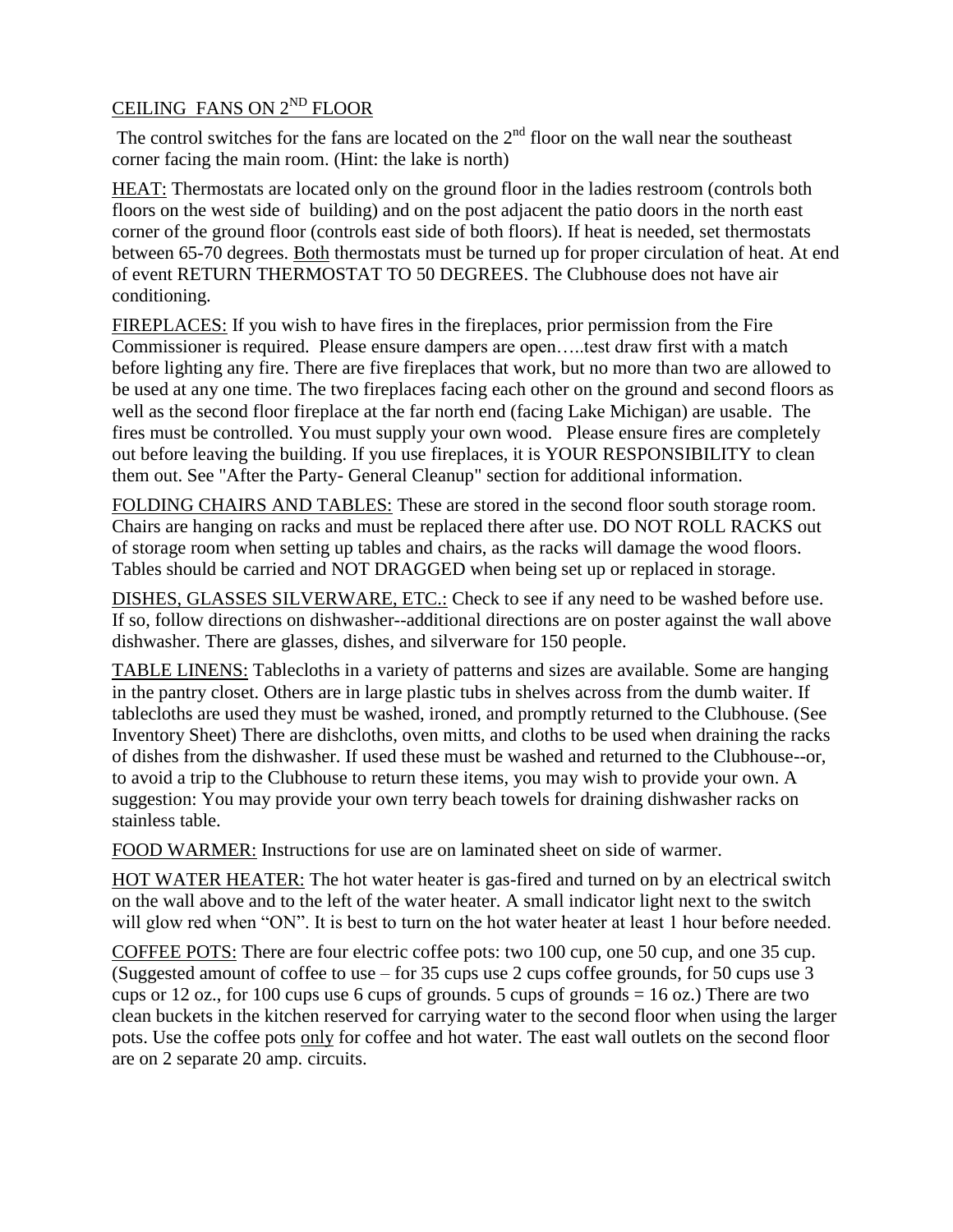REFRIGERATOR: Works best if turned on the day before you need it. The switch is located on the wall behind, above, and to the right of the refrigerator. (The small wood block used to prop open the door when not in use should be left inside the refrigerator when using the refrigerator so that it can be easily found. It must be used again to prop open the door to prevent mildew when the refrigerator is later turned off)

FREEZER: The freezer can be used for ice storage. Please be careful to NOT DROP bags of ice into the freezer. It is better to gently lower the ice into the freezer otherwise holes can be made in the bottom liner of the freezer.

DISHWASHER/SANITIZER OPERATION: The hot water tank must be on to properly operate the dishwasher. The dishware and tableware should be free of any stuck food prior to using the dishwasher. Turn the switch to "ON" located near the bottom of the dishwasher door. The "AUTO/MANUAL" rocker switch should be set on "AUTO". To cycle the dishwasher, close the door and push the "START" button on the upper right of the front of the door. The machine will run for about 4.5 minutes. When it is quiet, you can open the door and remove the items which will be very hot as the machine sanitizes close to 200 degrees. Be careful when handling the hot items. To continue to cycle close the door and again push the start button, etc. DISHWASHER SOAP AND RINSE AID ARE DISPENSED AUTOMATICALLY FROM TWO JUGS NEXT TO THE WASHER. DO NOT ADD ANY SOAP. Because of the height of the clubhouse hill, the water pressure is marginal for the dishwasher. Consequently avoid running the kitchen faucet when the dishwasher is actively running. Cycle the machine 3 or 4 times prior to actually washing any items. When done turn the switch to "OFF". The machine will then pump out the residual wash water and shut down. Clean out the screen in the left bottom of the machine and leave the door propped open a bit to avoid mildew.

RANGE: Clubhouse Coordinator will light pilots. There are eleven pilots and the nine upper must be lit or there will be a strong odor of gas in the kitchen. The pilot lights for the two ovens need not be lit unless the ovens will be used. Notify Clubhouse Coordinator if you will be using the stove and ovens.

TELEPHONE: A telephone for local calls only is located in the kitchen on the side of the cupboard near the window facing the parking lot. Phone directories are in the drawer to the right of sink.

DUMB WAITER: To operate, push (on either floor) the black start button to raise or lower dumb waiter. If for any reason you wish to stop the dumb waiter on its way up or down, push in large red emergency button. To restart, pull red button out and push black button in. WARNING! Those using the dumb waiter should always call up or down to whoever might be loading or unloading to avoid someone's arms being caught when it starts to move. IT HAS HAPPENED SO PLEASE BE CAREFUL. Make sure your caterer or hired kitchen help is aware of this potential danger.

PORTABLE SOUND SYSTEM: System and speakers are stored in the cupboards in the first floor north room.

PODIUM: Podium with microphone is stored on  $2<sup>nd</sup>$  floor south end.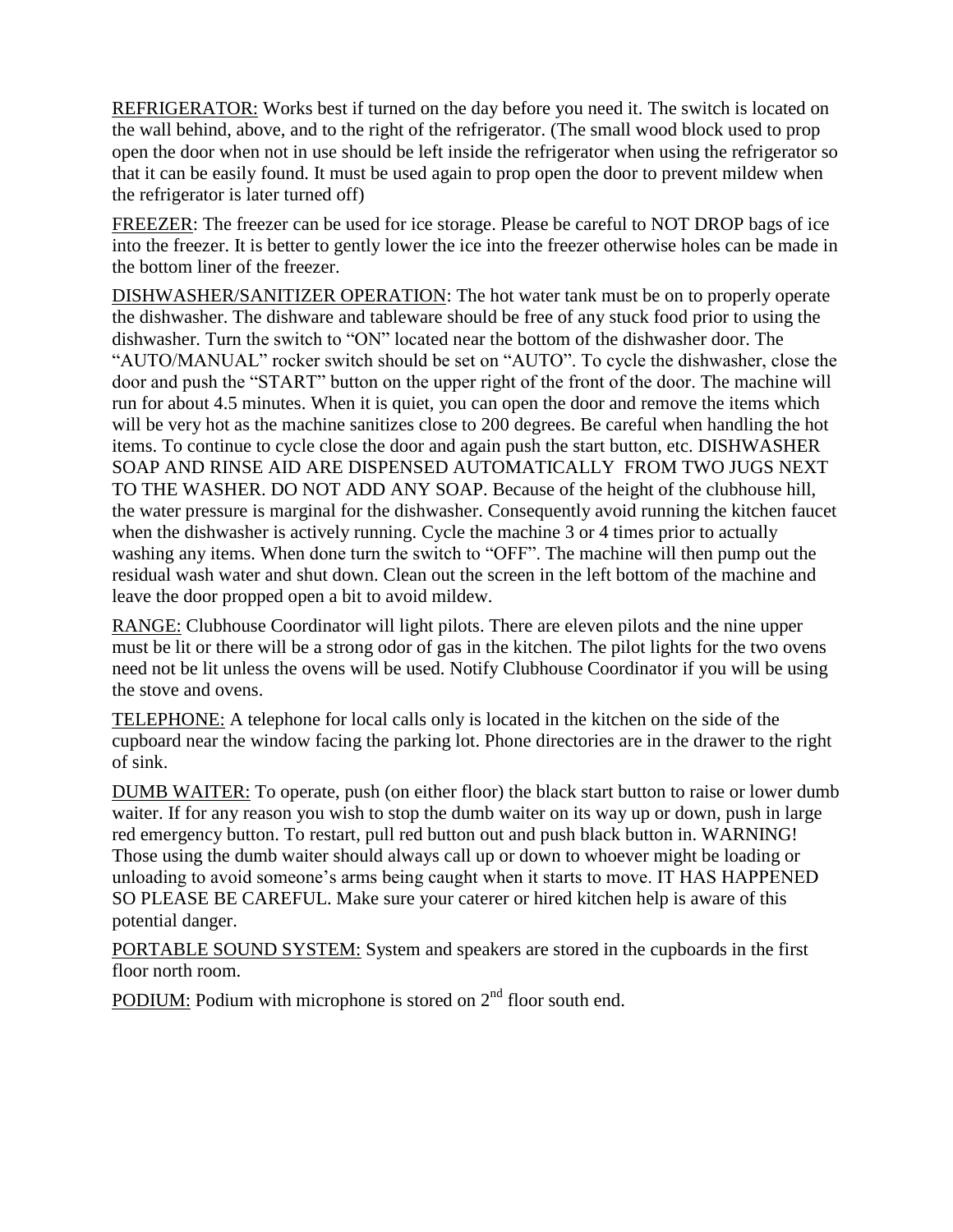WINDOWS: When opening windows, only open them about 30 degrees. If they are open too wide it is very difficult to close them. If a window resists when you attempt to close it, please don't force it because the plastic gear and fittings will break. A simple solution is to remove the screen from the window next to it, reach out and give the window a gentle "shove" while using the crank to close the window. You are responsible for any cracking or breakage. Please close and lock all windows before leaving Clubhouse.

THIRD FLOOR: The third floor is not to be used or accessed by renters or guests.

\*\*\*\*\*\*\*\*\*\*\*\*\*\*\*\*\*\*\*\*\*\*\*\*\*\*\*\*\*\*\*\*\*\*\*

Clubhouse Coordinator provides the following: liquid dish washing soap for hand washing items, paper towels, large and small plastic garbage bags, toilet tissue and soap for bathrooms.

A TOOL KIT can be found in the pantry closet.

A STEPLADDER can be found near the back door, first floor.

A STEPSTOOL is stored in the kitchen near the breaker box.

Holiday decorations are stored in cupboard on  $1<sup>st</sup>$  floor, north end.

# AFTER THE PARTY

# KITCHEN AREA:

DISHES, GLASSES, ETC.: All items placed in dishwasher/sanitizer must be rinsed. The dishwasher/sanitizer has only a short two minute cycle and therefore the dishware and silverware must be fairly clean of residual food prior to starting each cycle. It is more of sanitizer than a dishwasher. Dishwasher/sanitizer does NOT have a garbage disposal. Operating instructions are in the kitchen. All dishes, glasses, etc. must be washed and put away in proper places. The labels on each shelf are very helpful. Follow dishwasher/sanitizer instructions. Report any breakage on Inventory Sheet.

SILVERWARE: Stainless steel flatware is stored in plastic tubs in cupboard to the right of the dishwasher. Silverware must be COMPLETELY DRY before placing in tubs. Moisture left on silverware mildews and creates a very unpleasant odor in the tubs.

DISHWASHER/SANITIZER: After use of the dishwasher turn the machine to "OFF". Clean the screen/drain in the left side at the bottom of the dishwasher/sanitizer of any food particles and prop the door open with wood block provided. Operating instructions are in the kitchen.

REFRIGERATOR: Wipe up any food spills and prop the door open with the wood block provided. Turn the refrigerator off.

FREEZER: When done unplug the freezer and empty out, leaving the freezer dry. Leave door propped open to prevent mildew.

RANGE: If used, CLEAN ALL burners, ovens, grills. EMPTY AND CLEAN grease traps. Turn off gas--green valve behind kitchen range.

CLEAN: Wipe off counters and table.

REFUSE: To comply with Able Disposal's request, all trash and garbage must be placed in tied plastic bags (found in kitchen closet) and placed in the large garbage dumpsters outside the back